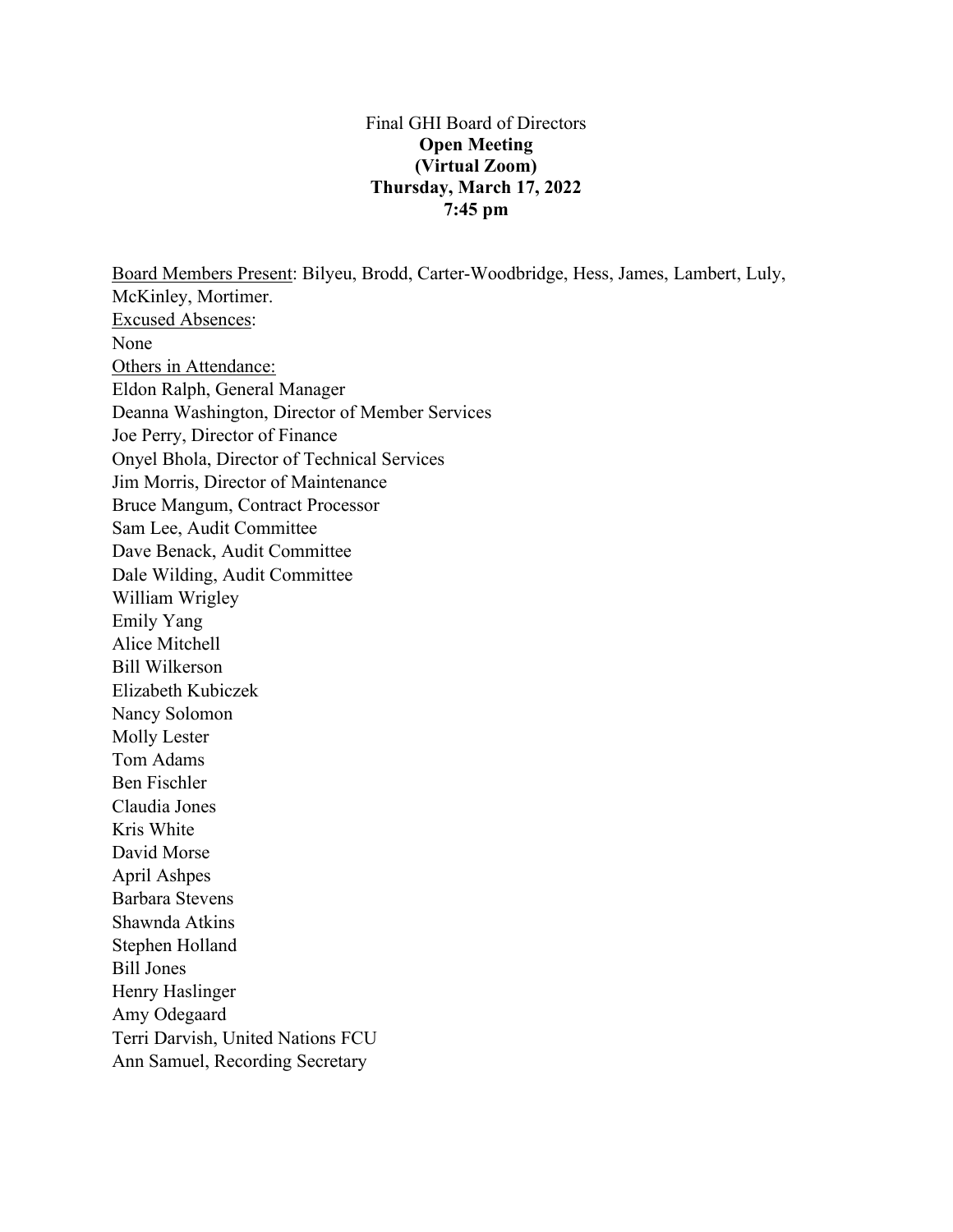## President Brodd called the meeting to order at 7:45 pm

### 1. Approval of Agenda

Item 6d was removed from consideration by request from the Member.

### **Motion: To approve the agenda, as revised.**

Moved: James Seconded: Hess Carried: 9-0

### 2. Statement of a Closed Meeting Held of March 17, 2022

GHI's Board of Directors held a closed meeting at 7:00 PM on March 17, 2022, via internet audio/video conference to discuss the following matters, as specified in the noted sub-paragraphs of the Maryland Cooperative Housing Corporation Act  $\S$  5-6B-19 (e) (1):

| Approve Minutes of the Closed Meeting held on February 3, 2022.         | $\left\lceil \mathrm{V11} \right\rceil$ |
|-------------------------------------------------------------------------|-----------------------------------------|
| Consider Approval of Engagement Agreement for an Attorney to Represent  | $(v_i)$                                 |
| GHI During Negotiations with $WSSC - 1st$ reading.                      |                                         |
| Discuss Strategies for Negotiating with WSSC re: Replacement of Water & | $(v_i)$                                 |
| Sewer Pipes for Masonry Units.                                          |                                         |
| Member Financial Matters.                                               | V111                                    |

The motion to hold the closed meeting was approved during the open meeting of March 3, 2022, by Directors Brodd, Bilyeu, Carter-Woodbridge, Hess, James, Lambert, Luly, McKinley and Mortimer.

# 3. Visitors and Members (Comment Period)

Stephen Holland, 56-E Ridge Road, asked for a status update on the steps behind 54 Court Ridge Road. General Manager Ralph provided information on the meeting which he and Director of Technical Services, Onyel Bhola, had with the contractor who made recommendations for the repairs. Stephen also extended his appreciation to GHI for the resurfacing of his bathtub.

### 4. Approval of Membership Applications

### **Motion: I move that the Board of Directors approve the following persons into the cooperative and membership be afforded them at the time of settlement:**

- **Edward J. Deluca, Brenda R. Whorton, 8-V Laurel Hill Road, Joint Tenants;**
- **Samuel C. Glover, Sole Owner, 19-S Ridge Road;**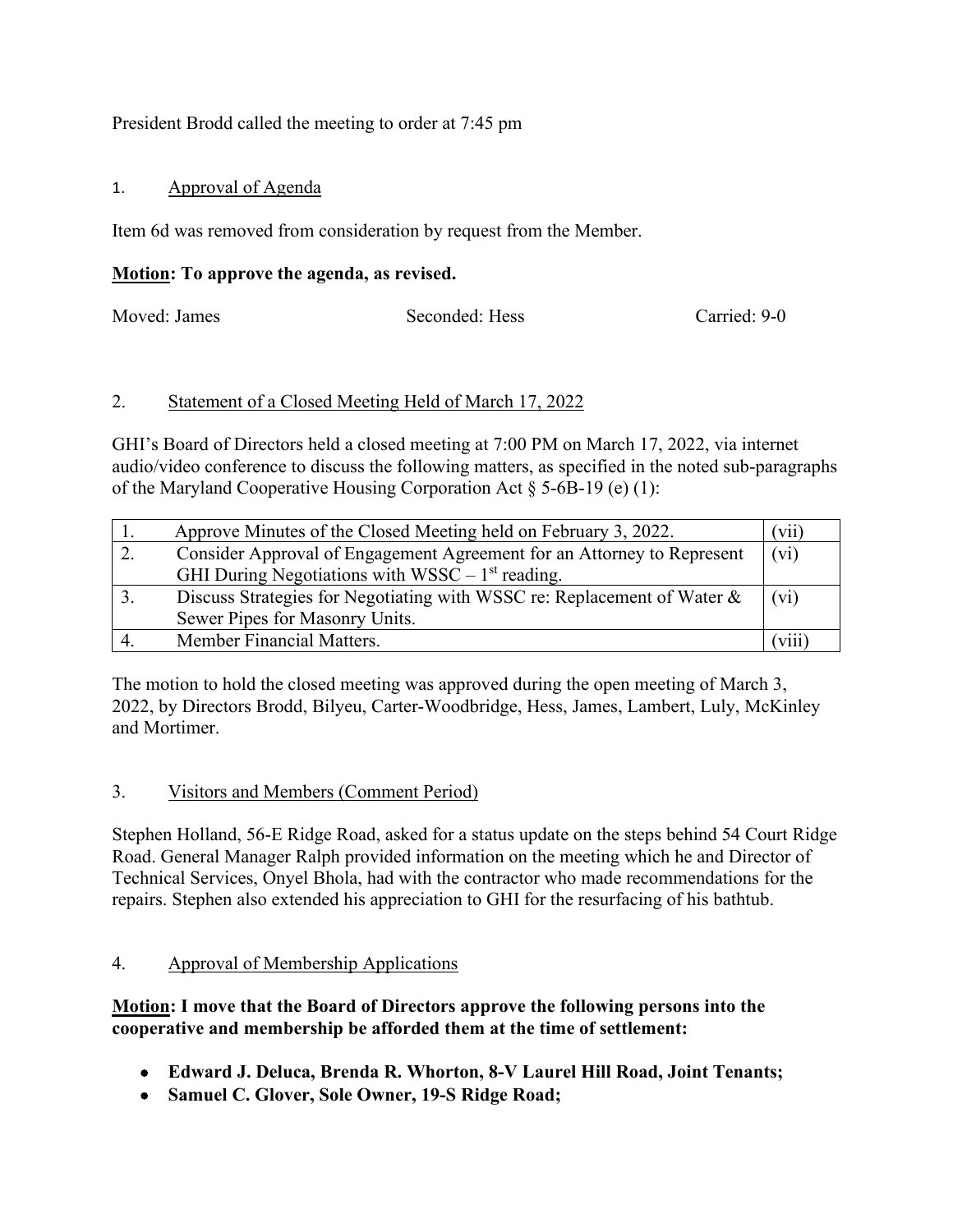- **Brian K. Shoemaker, Sole Owner, 25-A Ridge Road;**
- **Courtney S. Edwards, Yohance D. Ford, Tenants by the Entirety, 36-L Ridge Road;**
- **Ellison J. Roberts, Sole Owner, 53-E Ridge Road;**
- **Joan B. Spinner, Martha L. Hastings, Joint Tenants, 9-A Southway.**

Moved: James Seconded: Hess Carried: 9-0

#### 5. Committee Reports

Director McKinley advised that the Buildings Committee met with GHI staff the morning of March  $17<sup>th</sup>$  to review revised rules and regulations resulting from the NCOZ changes that will take effect on April  $1<sup>st</sup>$ . The Buildings Committee will rework the revisions to include staff comments and suggestions.

Director McKinley advised that the Storm Water Management Subcommittee is working with Peter May and the Buildings Committee to develop an information session to educate members on swales. No date has been set yet, but updates will come. The subcommittee is also looking at a community-based mosquito control program similar to a successful one existing in Hyattsville.

#### 6a. Approve Minutes of the Open Meeting Held on February 3, 2022 – (Attachment #2)

#### **Motion: I move that the Board of Directors approve the minutes of the Open Meeting, that was held on February 3, 2022, as presented.**

| Moved: James     |  | Seconded: Hess |  |  | Carried: 9-0 |  |           |
|------------------|--|----------------|--|--|--------------|--|-----------|
|                  |  |                |  |  |              |  |           |
| $\sim$<br>$\sim$ |  |                |  |  |              |  | 1.7777.01 |

## 6b. Request by the United Nations Federal Credit Union to Become an Approved GHI Share Loan Provider – (Attachments #3a-3b)

At present, there are five GHI-approved lenders who provide share loans to members.

Attachment #3a is an email from Ms. Terri Darvish, a Mortgage Loan Officer with the United Nations Federal Credit Union. Ms. Darvish states that the UNFCU (headquartered in Long Island City, New York with base locations in Washington, DC and Tysons, VA) has approved GHI's Recognition Agreement and desires to be added to GHI's list of lenders. The UNFCU was founded in 1947 and currently has almost \$6 billion in assets. UNFCU is FannieMae (FNMA) insured for co-ops and NCUA insured (equivalent to FDIC for "banks").

Attachment #3b contains UN-FCU's financial statements for the years 2018, 2019 and 2020. Ms. Darvish has been invited to the Board meeting to answer questions.

This item is on the agenda for discussion and action.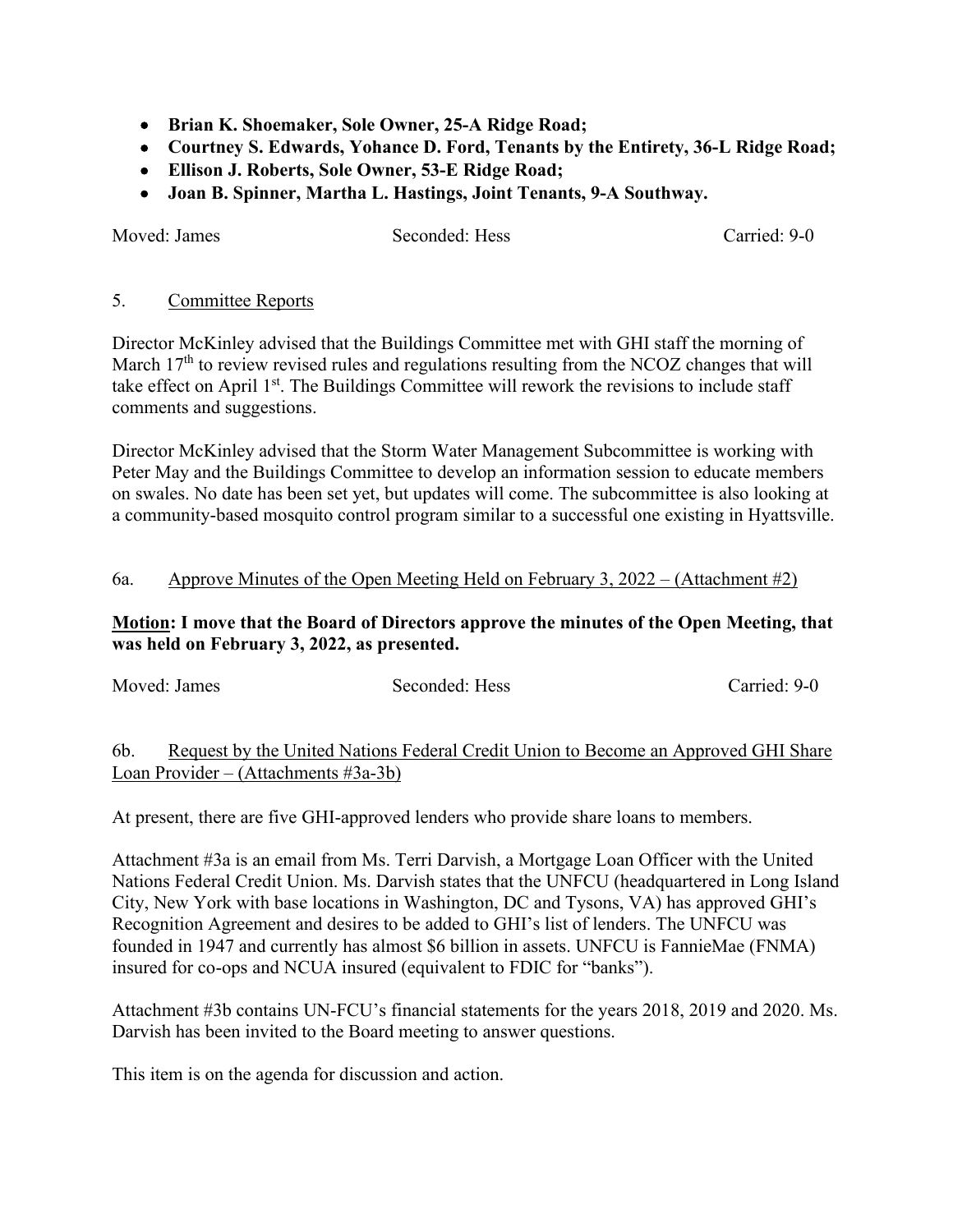### **Motion: I move that the Board of Directors allow the United Nations Federal Credit Union to become a GHI-approved share loan provider.**

| Moved: James | Seconded: Hess | Carried: 9-0 |
|--------------|----------------|--------------|
|              |                |              |

6c. Companion Animal Committee Report for July to December 2021- (Attachment #4)

Attachment #4 is a report from the Companion Animal Committee regarding its activities during the period July 2021 to December 2021.

This item is on the agenda for discussion and action.

# **Motion: I move that the Board of Directors accept the report from the Companion Animal Committee, regarding its activities during the period July 2021 to December 2021.**

Moved: James Seconded: Hess Carried: 9-0

# 6d. Permit Request to Install a Greenhouse Structure in the Serviceside Yard at 60-D Crescent Road – (Attachment #5a-5c)

The Member rescinded the request and the item was removed from discussion.

### 6e. Review 2021 Investment Committee Report – (Attachment #6)

GHI's Bylaws state that the Board shall report to the members annually on the status and performance of all investments. Attachment #6 is the 2021 Investment Performance Report that the Investment Committee prepared.

After the Board accepts the report, it will be included in the 2021-22 Annual Report that the membership will receive prior to the annual meeting.

This item is on the agenda for discussion and action.

# **Motion: I move that the Board of Directors accept the 2021 Investment Performance Report that the Investment Committee prepared and direct that it be included in the 2021- 22 annual report that will be distributed to the membership.**

| Moved: McKinley | Seconded: Hess | Carried: 9-0 |
|-----------------|----------------|--------------|
|-----------------|----------------|--------------|

# 6f. Format of Meetings After the COVID-19 Pandemic – (Attachment #7)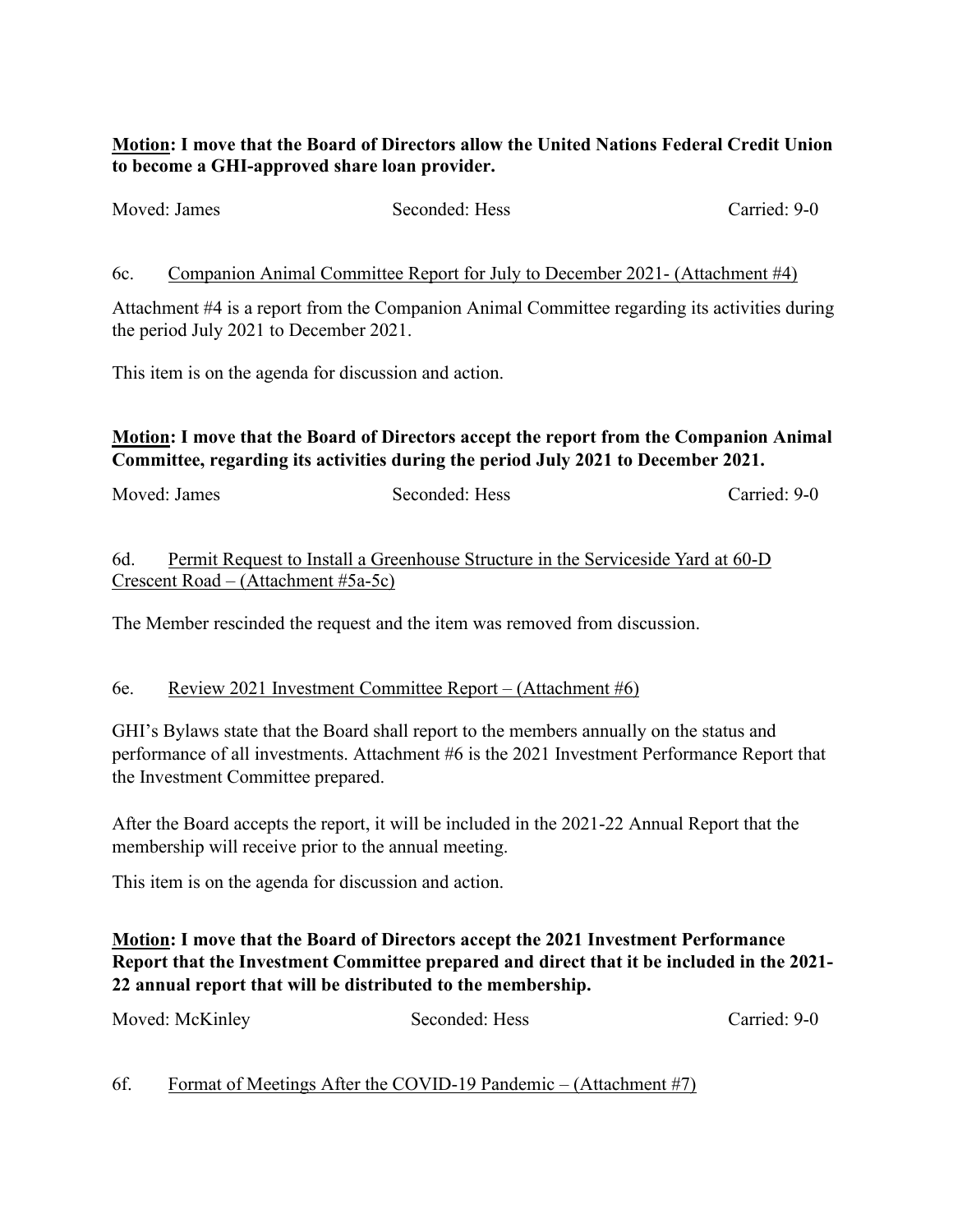The Board's current action plan states that the Board needs to decide about continuing to hold virtual Board, committee and membership meetings post COVID-19. Some of the factors that the Board may wish to consider are as follows:

- a) Should Board, committee and membership meetings be virtual, in-person or hybrid (inperson/virtual) meetings?
- b) The cost of providing audio visual equipment needed to ensure synchrony between the virtual and in-person components of a hybrid meeting. GHI hires a company to provide this service for hybrid annual meetings. The cost for this service in 2022 is \$1,590.
- c) GHI must ensure compliance with MD State regulations pertaining to virtual meetings. House Bill 1147 (attachment #7) that is currently being considered by the Maryland General Assembly requires a person conducting a meeting of a cooperative housing corporation, by telephone conference, video conference, or similar electronic means, to provide participants a reasonable opportunity to participate in the meeting, and equal access to any available chat function.
- d) Procedures that are necessary to ensure more efficient conduct of virtual meetings, e.g.
	- Proper identification of Board, committee members and key staff.
	- Better sequencing of persons who desire to speak.
	- Should discussion of items listed for discussion/action on an agenda for a Board meeting be limited only to Board members and those persons who are directly concerned with the topic being discussed, or should discussion be open to any member or visitor?
	- Should there be a time-limit for persons who desire to speak during the member/visitor portion of the meeting? Should a person submit a brief summary of the issue(s) they wish to discuss, prior to the meeting?

This item is on the agenda for discussion and action.

The Board decided to defer acting on this item until a subsequent meeting.

### 6g. Request by the Greenbelt Federal Credit Union for a Partnership with GHI to Host a Paper Recycling Event – (Attachments #8a-8c)

Attachment #8a is a letter to the Board of Directors from the Greenbelt Federal Credit Union that requests GHI to partner with the Credit Union by contributing \$1,225 towards the hosting of a three-hour 'shred' event.

GHI's Contributions Policy, shown in attachment #8b, outlines the process for requesting a contribution; all requests should fit one or more of the stated criteria. A chart of donations for the past six years is presented as attachment #8c.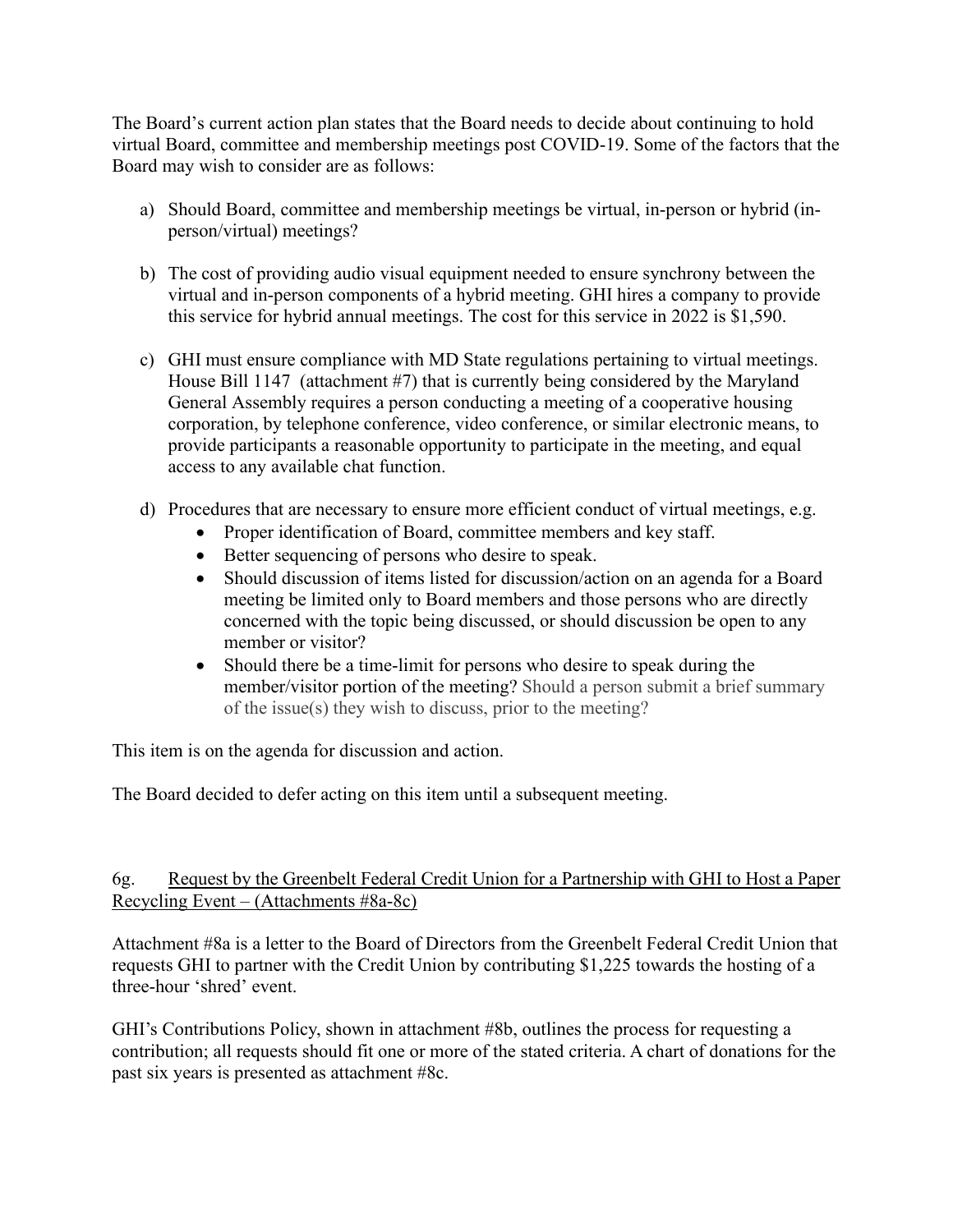This item is on the agenda for discussion and action.

No action was taken.

### 6h. Proposed Changes to Workplace Protocols Due to the Lifting of P.G. County's Mask Mandate

A COVID-19 Task Force comprised of GHI employees, met on March 9, 2022, to review whether staff should revise the COVID-19 Epidemic workplace procedures currently in place. This was prompted by the recent lifting of the indoor mask mandate by Prince George's County.

Based on the task force's recommendation, staff proposes to implement the following revised procedures with effect from March 14, 2022:

- Individuals entering the Administration Building will no longer be required to wear a face covering.
- Visitors to the Administration Building will be confined to the lobby whenever possible.
- Employees will be allowed to move about the building without the need for a face covering; however, those wishing to continue the practice are welcome to do so.
- All employees and contractors performing work on behalf of GHI will continue to have face coverings available in the event a member requests they be worn before entering their home.
- GHI will continue to provide all employees with face coverings, hand sanitizers, antibacterial disinfectant, cleaners, and wipes.
- When two persons are traveling in a GHI vehicle, they will be strongly encouraged to wear face coverings.
- The restriction of one person at a time eating a meal in the kitchen will be lifted.

The COVID-19 Task Force will revisit these procedures in the event of an upsurge in reported cases of COVID-19 or a return to the Indoor Mask Mandate by Prince Georges County.

This item is on the agenda for discussion.

No action was taken.

### 6i. Transition Survey Report and Draft Agenda for a Townhall Meeting to Discuss the Report – (Attachment #9)

The Transition Task Force recently conducted a membership survey to obtain valuable information that the Board will consider in planning and executing the leadership transition process and selection process for a new General Manager, when the current Manager decides to retire.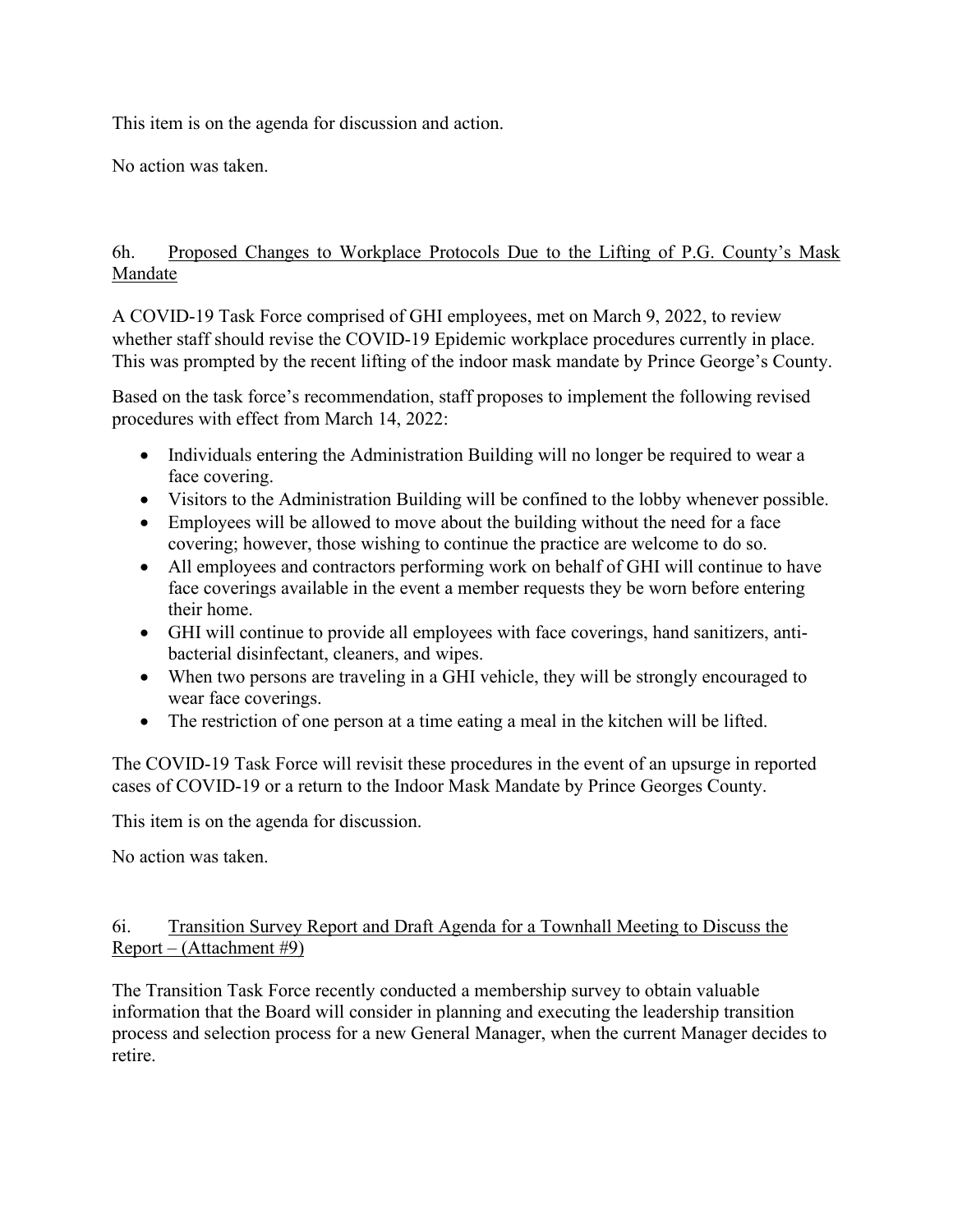Attachment #9 is the Transition Survey report. The Transition Task Force proposes to hold a virtual membership townhall meeting on April 24, 2022, at 2:00pm; the draft agenda items are as follows:

- 1. Welcome and Background of Transition Task Force and its work Tom Adams
- 2. Importance of Leadership Transitions lessons from other organizations Tom Adams
- 3. History of Leadership Transitions at GHI Task Force or Board members
- 4. Survey Results presentation and discussion Task Force members
- 5. Overview of Anticipated next steps and Transition and Search Process Stefan Brodd

This item is on the agenda for discussion and action:

#### **Motion: I move that the Board of Directors approve the agenda as presented for a membership townhall meeting to be held on April 24, 2022, at 2:00 pm.**

| Moved: Mortimer | Seconded: McKinley | Carried: 9-0 |
|-----------------|--------------------|--------------|
|                 |                    |              |

### 6j. Motion to Hold a Closed Meeting on April 7, 2022

### **Motion: I move to hold a closed meeting of the Board of Directors at 7:00 pm on April 7, 2022.**

| Moved: James | Seconded: Hess | Carried: 9-0 |
|--------------|----------------|--------------|
|              |                |              |

#### 6k. Acquisition of a New Sewer Camera System  $-1<sup>st</sup>$  reading

GHI's existing sewer camera is 12 years old. It has suffered many breakdowns over the years. The repairs have become more costly and more frequent. For each repair, the system is out of service for four to eight weeks because of the time it takes for parts to be acquired. Our last repair was in June 2021 and cost \$2,230.90. Because that repair took two months to complete, GHI rented a sewer camera system during that period at a cost of \$1,484.00.

The demands on the existing camera are frequent and the plumbing staff needs a new and reliable system to perform its work efficiently.

The Director, Maintenance Services and plumbing staff researched various systems online including Spartan Traveler, Opticam, GenEye-X, Pipe Rapter GLX, Rovver X, and Rigid brands. They concluded that the Rigid brand was best suited for GHI's needs and requested a sales rep and technician from Ferguson Plumbing (a Maryland distributor of commercial plumbing products) to visit GHI and demonstrate two models of Rigid sewer camera systems. After much deliberation, staff concluded that the Rigid Model CS12 Digital 200 30MM Mini Reel SL TS) with a cable length of 200' costing \$12,000, was the best choice for GHI.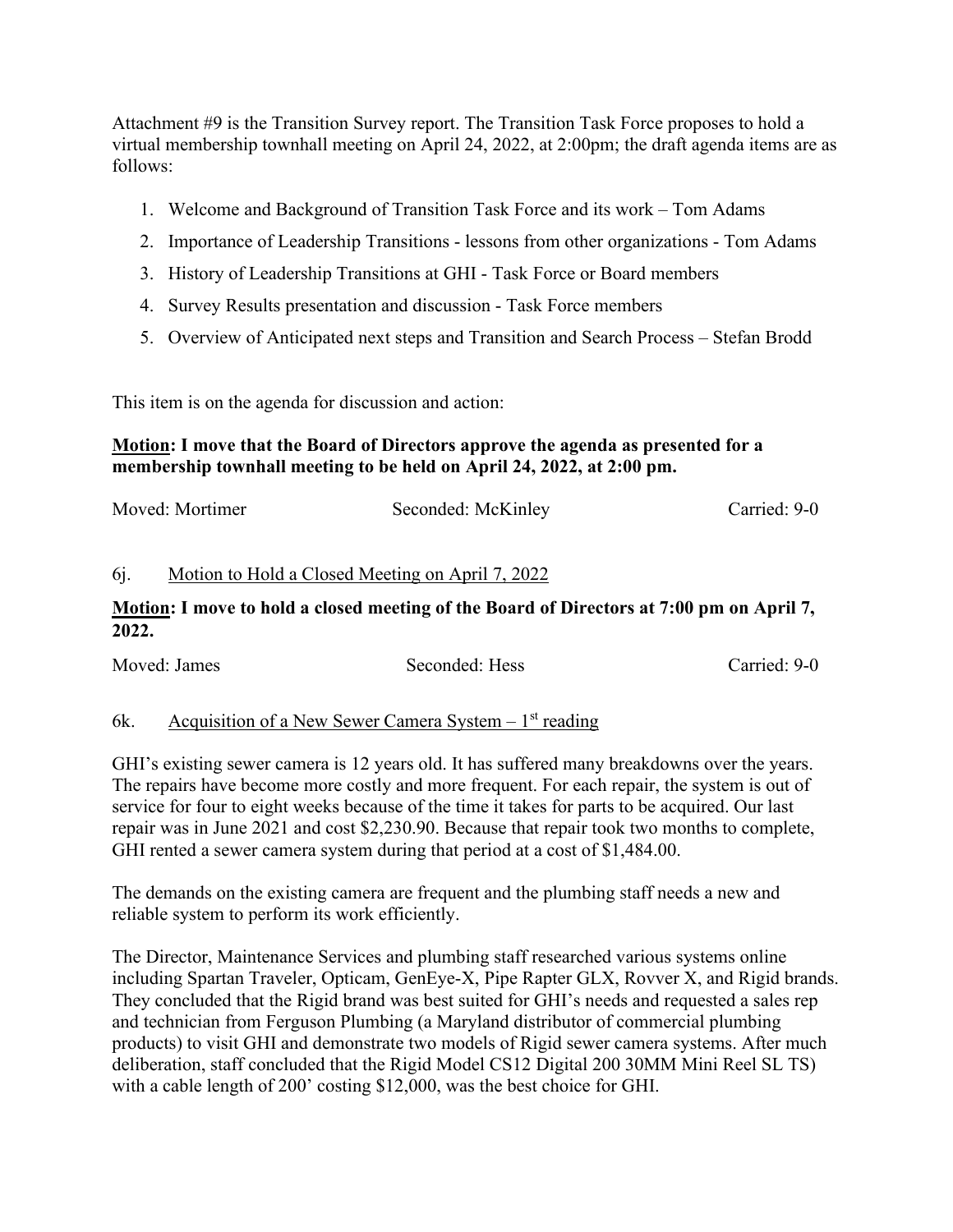Due to supply chain problems, only ONE complete system is currently available at Ferguson Plumbing. If GHI orders it by March 30th, we will also receive a locator system valued \$1,469, free-of-charge. This is a device that is used above ground to track where the camera is specifically located as it snakes along an underground sewer pipe.

This item is on the agenda for discussion and action.

**Motion: I move that the Board of Directors authorize the Manager for first and only reading (due to the emergency that if a sewer camera system is purchased by March 30, 2022, the vendor would provide GHI a new locator system valued at \$1,469, without charge) to purchase one Rigid Model CS12 Digital 200 30MM Mini Reel SL TS sewer camera with a cable length of 200' from Ferguson Plumbing at a cost of \$12,000.**

| Moved: Bilyeu | Seconded: McKinley | Carried: 8-1 |
|---------------|--------------------|--------------|
| Opposed: Hess |                    |              |

- 7. Items of Information
- 7a. President's Items

President Brodd advised members that the City of Greenbelt received ARPA (American Rescue Plan Act) funds and upcoming meetings will help determine the use of those funds.

President Brodd advised that time constraints will not allow for presentation of the No Mow Month participation suggestions to the membership, so he and Vice-President Lambert came to an agreement with the landscaping contractor for mowing service to begin on April 18<sup>th</sup> and for some specific areas within GHI to be omitted from mowing during the month of April. He also advised that members will not be penalized for yard mowing issues in the month of April.

President Brodd suggested training dates for the Yardi Member Portal for the Board, but after much discussion, staff and Board members decided additional dates/times needed to be considered, so Eldon will provide options to Board members via email.

7b. Board Members' Items

Secretary James suggested that a report be provided at the Annual Meeting that explains the production of the solar panel system since the beginning of use. President Brodd advised that all members have access to a performance metric through the dashboard for the solar panel system and that access will be in the form of a URL set to release in the E-News the week of March 21<sup>st</sup>.

# 7c. Audit Committee's Items

Dale Wilding advised that the Audit Committee informally met with the auditors for introduction purposes and to confirm their visit next week.

7d. Manager's Items

None